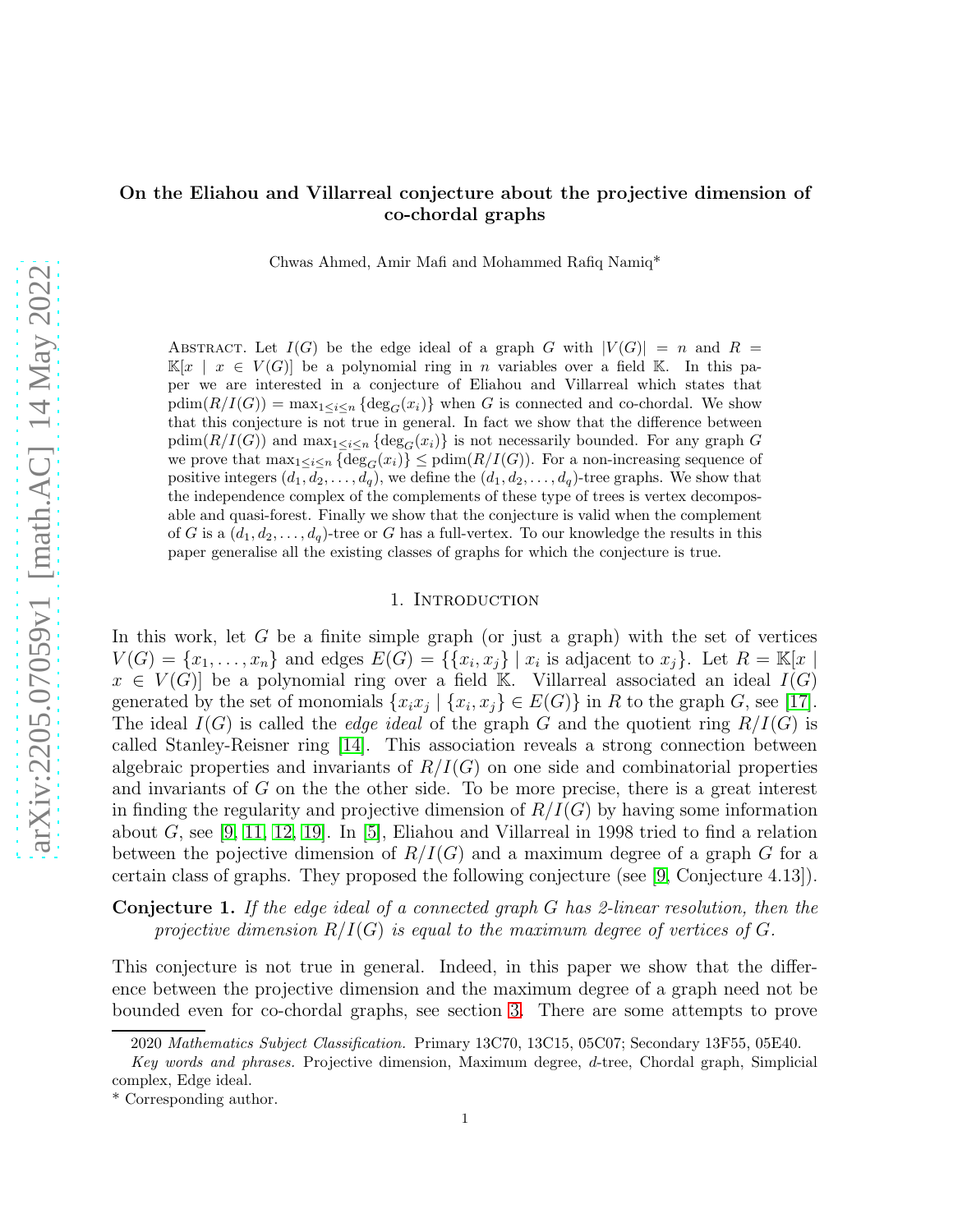the conjecture for some special cases. Gitler and Valencia in [\[9\]](#page-13-2) show that the conjecture holds for some graphs in a class of graphs in which the graph and its complement are both chordal. Fröberg in [\[8\]](#page-13-7) defines d-tree and generalized d-tree graphs. The generalized d-tree graphs are exactly the chordal graphs. In [\[12\]](#page-13-4), Moradi and Kiani proved the conjecture when the complement of G is a d-tree. Let  $(d_1, d_2, \ldots, d_q)$  be a non-increasing sequence of positive integers. In this paper we define the concept of  $(d_1, d_2, \ldots, d_q)$ -tree graphs and show that all d-tree graphs are  $(d_1, d_2, \ldots, d_q)$ -tree and  $(d_1, d_2, \ldots, d_q)$ -tree graphs are chordal, that is

d-tree graphs 
$$
\Rightarrow
$$
  $(d_1, d_2, \dots, d_q)$ -tree graphs  $\Rightarrow$  chordal graphs

and the converse of the above implications may not hold in general. The graphs define by Gitler and Valencia are also  $(d_1, d_2, \ldots, d_q)$ -tree. In Theorem [4.15](#page-8-0) we prove that all  $(d_1, d_2, \ldots, d_q)$ -tree graphs are vertex decomposable. Morey and Villarreal in [\[13\]](#page-13-8) show that for any graph G the big height of  $I(G)$  is a lower bounded for projective dimension  $R/I(G)$  and the equality holds if G is sequentially Cohen-Macaulay. In Theorem [4.10](#page-6-0) we prove that the maximum degree of vertices any  $G$  is a lower bounded of the big height of  $I(G)$ . In other words, the maximum degree of vertices is another lower bounded for projective dimension of any graph and the equality holds if the graph has a full vertex or it is the complement of a  $(d_1, d_2, \ldots, d_q)$ -tree, see Theorems [4.11](#page-6-1) and [4.21.](#page-10-0) Our Theorem [4.11](#page-6-1) generalises the results of Gitler and Valencia in [\[9\]](#page-13-2) and Moradi and Kiani [\[12\]](#page-13-4) on Eliahou and Villarreal conjecture.

## 2. Preliminaries

A simplicial complex  $\Delta$  on the vertex set  $V = \{x_1, \ldots, x_n\}$  is a collection of subsets of V such that

- i)  $\{x_i\} \in \Delta$  for every  $1 \leq i \leq n$  and
- ii) if  $F \in \Delta$  and  $H \subseteq F$ , then  $H \in \Delta$ .

An element F of  $\Delta$  is a face of  $\Delta$  and a maximal (with respect to inclusion) face is a facet. The set of all facets of  $\Delta$  is denoted by  $\mathcal{F}(\Delta)$  and we sometimes write  $\langle F | F \in \mathcal{F}(\Delta) \rangle$ for  $\Delta$ . A simplicial complex  $\Delta$  is called *pure* if the facets have the same cardinality. Let  $d = \max\{|F| \mid F \in \Delta\}$ , the dimension of  $\Delta$  is dim  $\Delta = d - 1$ . The *Stanley-Reisner ideal* of  $\Delta$  is

$$
I_{\Delta} = \langle x_F | F \notin \Delta \rangle
$$

where  $x_F = \prod_{x_i \in F} x_i$ . The quotient algebra  $\mathbb{K}[\Delta] = R/I_{\Delta}$  is the *Stanley-Reisner ring* of  $\Delta$  over a field K. The Krull dimension of K[ $\Delta$ ] is dim K[ $\Delta$ ] = dim  $\Delta + 1$ . A simplicial complex with only one facet is a *simplex*. Let  $f_i = f_i(\Delta)$  be the number of faces of  $\Delta$ of cardinality  $i + 1$ . The sequence  $f(\Delta) = (f_{-1} = 1, f_0, f_1, \ldots, f_{d-1})$  is the f-vector of  $\Delta$ . The *h-vector*  $h(\Delta) = (h_0, h_1, \ldots, h_d)$  of  $\Delta$  can be computed in terms of f-vector as follows:

<span id="page-1-0"></span>(2.1) 
$$
h_i = \sum_{j=0}^i (-1)^{i-j} {d-j \choose d-i} f_{j-1}, \quad 0 \le i \le d.
$$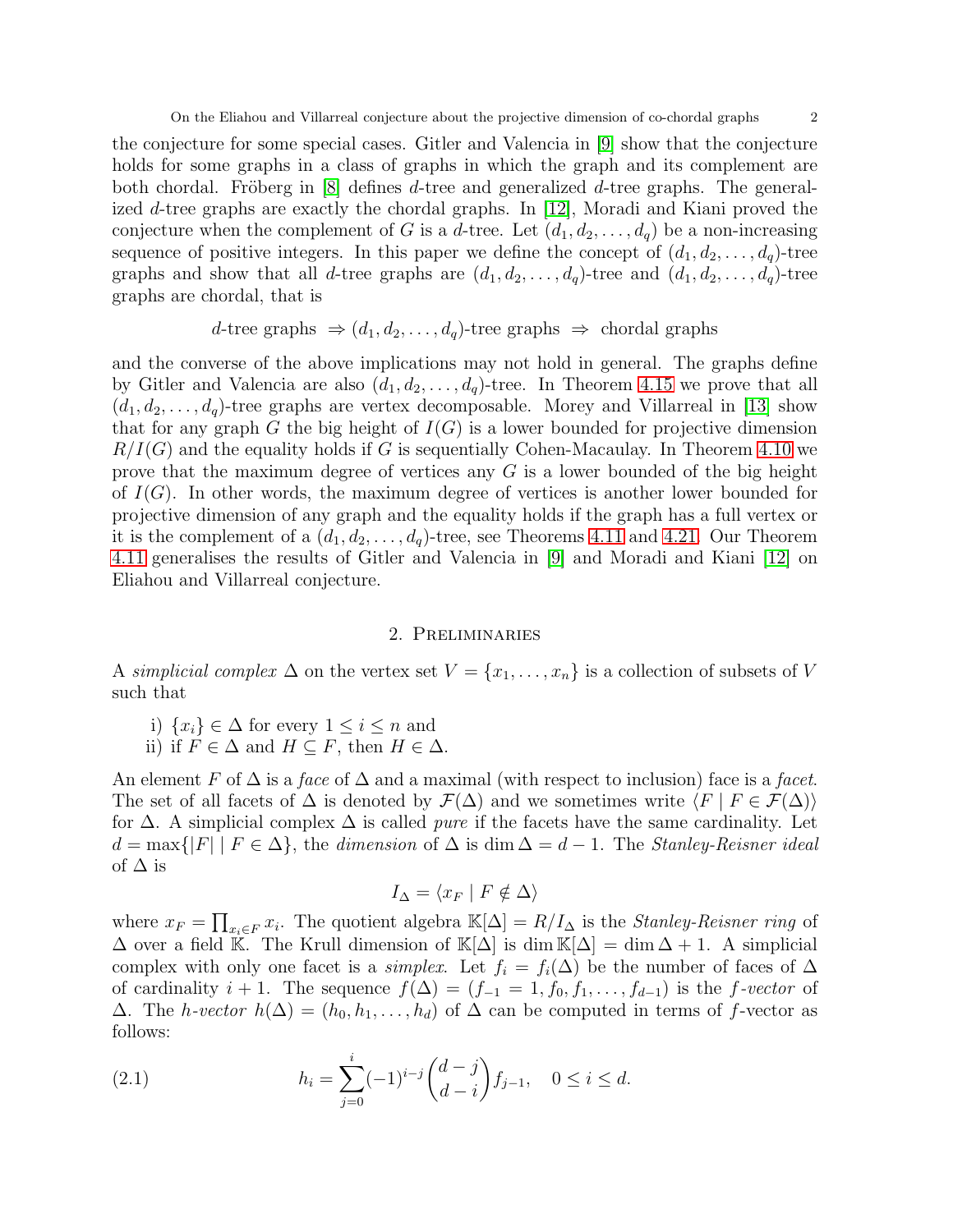The *Hilbert series* of  $\mathbb{K}[\Delta]$  is of the form  $H_{\mathbb{K}[\Delta]}(t) = (h_0 + h_1 t + \cdots + h_s t^s)/(1-t)^d$ . The Hilbert polynomial of  $\mathbb{K}[\Delta]$  is  $P_{\mathbb{K}[\Delta]}(t) = h_0 + h_1 t + \cdots + h_s t^s$  with  $h_s \neq 0$ . The a-invariant  $a(\mathbb{K}[\Delta])$  is the degree of rational function  $H_{\mathbb{K}[\Delta]}(t)$ , that is,  $s - d$ .

A subcomplex  $\Gamma$  of  $\Delta$  is a simplicial complex whose facets are faces of  $\Delta$ . If  $F \in \Delta$  is a face, then the *deletion* of  $F$  is the subcomplex

$$
\text{del}_{\Delta}(F) = \{ E \in \Delta \mid E \cap F = \emptyset \},
$$

of  $\Delta$  and the *link* of F is the subcomplex of  $\Delta$  and defined by

$$
\operatorname{link}_{\Delta}(F) = \{ E \in \Delta \mid E \cap F = \emptyset \text{ and } E \cup F \in \Delta \}.
$$

Let G be a graph and  $I(G)$  the edge ideal of G as defined in the introduction section. A path  $P_k$  of length k in G is a sequence of distinct vertices  $x_{i_0}, x_{i_1}, \ldots, x_{i_k}$  and a sequence of edges  $\{x_{i_j}, x_{i_{j+1}}\} \in E(G)$ . A cycle of length k in G is a path  $P_k$  together with the edge  $\{x_{i_k}, x_{i_0}\}$ . A connected graph G is a graph that has a path between every pair of vertices, and disconnected otherwise. The *neighbourhood* of a vertex  $x \in V(G)$  is the set  $N_G(x) = \{x_j \in V(G) \mid x \text{ is adjacent to } x_j\}$ . For any subset  $F \subseteq V(G)$ , the set of neighbourhood of F is  $N_G(F) = \bigcup_{x \in F} N_G(x)$ . The closed neighbourhood of F is  $N_G[F] = N_G(F) \cup F$ . The *degree* of a vertex  $x \in V(G)$  is defined to be  $\deg_G(x) = |N_G(x)|$ . An *isolated* vertex of G is a vertex of degree zero. A graph H is a *subgraph* of G if  $V(H) \subseteq V(G)$  and  $E(H) \subseteq E(G)$ . An *induced subgraph* on  $S \subseteq V(G)$  is a subgraph  $G_S$  of G such that  $\{x_i, x_j\} \in E(G_S)$  if  $\{x_i, x_j\} \in E(G)$  for all  $x_i, x_j \in S$ . The subgraph  $G\backslash S$  is obtained by removing all the vertices of S from G and any edge which has at least one of its endpoints in S. We write  $G\backslash x$  instead of  $G\backslash \{x\}$  if S consists of a single vertex x. The complement of a graph G is the graph  $\overline{G}$  such that  $V(G) = V(\overline{G})$  and  $E(G) = \{ \{x_i, x_j\} \mid \{x_i, x_j\} \notin E(G) \}.$  A subset  $C \subseteq V(G)$  is called a vertex cover of G if every edge of G has one its endpoints in  $C$ . A vertex cover is *minimal* if it is minimal with respect to set inclusion among the set of vertex covers  $G$ . A graph  $G$  is unmixed if all minimal vertex covers have the same cardinality. A subset  $F \subseteq V(G)$  is called an *independent* set of G if no two vertices in F are adjacent. An independent set F is *maximal* if it is not contained in any other independent set. A graph  $G$  is well-covered if all maximal independent sets have the same cardinality. Hence, a graph  $G$  is unmixed if and only if it is well-covered. A subset  $K \subseteq V(G)$  is a *clique* of G if every two distinct vertices of K are adjacent in G. A complete graph  $\mathcal{K}_r$  is a clique on r vertices. The *independence* complex  $\Delta_G$  of G is the set of all independent sets of G, that is

$$
\Delta_G = \{ F \subseteq V(G) \mid F \text{ is an independent set in } G \}.
$$

In this case  $I_{\Delta_G} = I(G)$ . The *clique complex*  $\Delta(G)$  of G consists all the clique sets of G, that is

$$
\Delta(G) = \{ K \subseteq V(G) \mid K \text{ is a clique set of } G \}.
$$

Note that the independent simplicial complex of a graph  $G$  is the clique complex of  $G$ . Hence  $\Delta_G = \Delta(\overline{G})$ . Further, a graph G is unmixed if and only if  $\Delta_G$  is pure. An *induced* k-cycle  $C_k$  in G is cycle of length k such that  $G_{V(C_k)} = C_k$ . A graph G is called *chordal* if it does not contain any  $C_k$ ,  $k \geq 4$ . A graph G is co-chordal if  $\overline{G}$  is chordal.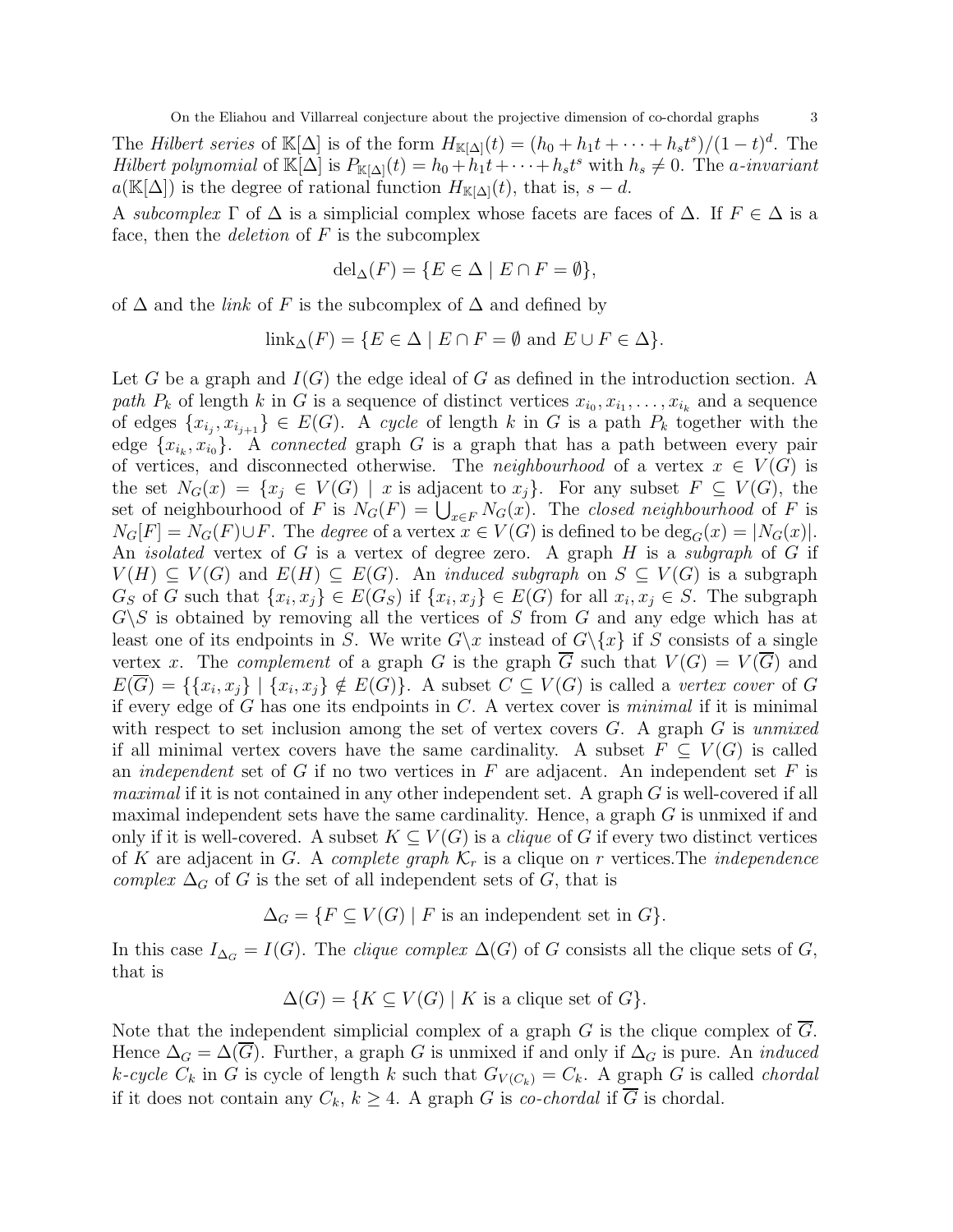Consider the following minimal graded free resolution of  $\mathbb{K}[\Delta_G] = R/I(G)$  over R

$$
0 \longrightarrow \bigoplus_{j} R(-j)^{\beta_{p,j}} \longrightarrow \cdots \longrightarrow \bigoplus_{j} R(-j)^{\beta_{1,j}} \longrightarrow \bigoplus_{j} R(-j)^{\beta_{0,j}} \longrightarrow R \longrightarrow \mathbb{K}[\Delta_G] \longrightarrow 0
$$

where  $R(-j)$  denotes the R-module obtained by shifting the degrees of R by j. The integer  $\beta_{i,j}(\mathbb{K}[\Delta_G]) := \beta_{i,j}$  is called the  $i^{th}$  graded Betti number of  $\mathbb{K}[\Delta_G]$  in degree j. The length p of the resolution is called the projective dimension of  $\mathbb{K}[\Delta_G]$  over R, that is

$$
\text{pdim }\mathbb{K}[\Delta_G] = \max \{ i \mid \beta_{i,j}(\mathbb{K}[\Delta_G]) \neq 0 \text{ for some } j \}.
$$

The (Castelnuovo–Mumford) regularity of  $\mathbb{K}[\Delta_G]$  over R is

$$
\operatorname{reg}\mathbb{K}[\Delta_G] = \max\{j - i \mid \beta_{i,j}(\mathbb{K}[\Delta_G]) \neq 0\}.
$$

The 2-linear resolution (over R) of  $\mathbb{K}[\Delta_G]$  is the minimal graded free resolution of the form

$$
0 \longrightarrow R(-2-p)^{\beta_p} \longrightarrow \cdots \longrightarrow R(-3)^{\beta_1} \longrightarrow R(-2)^{\beta_0} \longrightarrow R \longrightarrow \mathbb{K}[\Delta_G] \longrightarrow 0.
$$

<span id="page-3-0"></span>In [\[8\]](#page-13-7), Fröberg prove that  $\mathbb{K}[\Delta_G]$  has a 2-linear resolution if and only if G is co-chordal. We refer the reader to [\[10,](#page-13-9) [15,](#page-13-10) [18\]](#page-13-11) for further details regarding the terminologies in this section.

## 3. A counterexample to the conjecture

In this section we give an example which shows the conjecture of Eliahou and Villarreal does not hold in general. The conjecture states that

$$
\mathrm{pdim}\,\mathbb{K}[\Delta_G] = \max_{1 \le i \le n} \left\{ \mathrm{deg}_G(x_i) \right\},\,
$$

whenever  $G$  is connected and it is the complement of a co-chordal graph. Indeed, the difference between the projective dimension and a maximum degree of a graph may not be bounded in general. The following inequality is well known (see [\[16,](#page-13-12) Corollary B.4.1])

<span id="page-3-1"></span>(3.1) 
$$
\deg P_{\mathbb{K}[\Delta_G]}(t) - \operatorname{reg} \mathbb{K}[\Delta_G] \le \dim \mathbb{K}[\Delta_G] - \operatorname{depth} \mathbb{K}[\Delta_G]
$$

and the equality holds if  $\mathbb{K}[\Delta_G]$  has 2-linear resolution. Hence the equality holds in Equation  $(3.1)$  if G is a co-chordal graph.

<span id="page-3-2"></span>The r-barbell graph is a chordal graph obtained by connecting two copies of a complete graph  $\mathcal{K}_r$  by a bridge, for example see Figure [1.](#page-3-2)



FIGURE 1. The 4-barbell graph.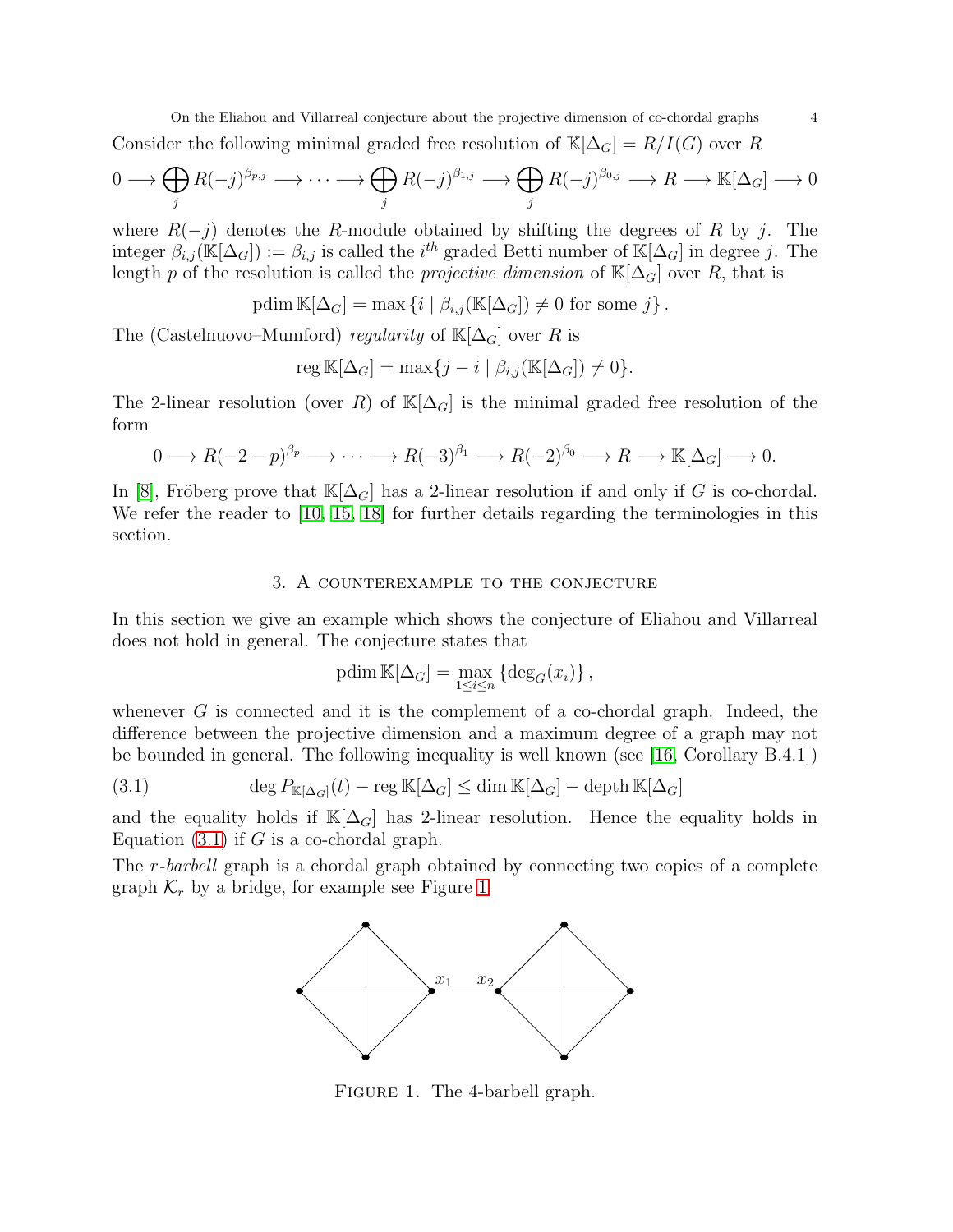For  $r \geq 3$ , let G be the complement of the r-barbell graph. Then the independence complex of G is  $\Delta_G = \langle V(\mathcal{K}_r), V(\mathcal{K}_r), \{x_1, x_2\}\rangle$  on  $|V(G)| = 2r$ . The f-vector of  $\Delta_G$  is  $(1, 2\binom{r}{1}$  $\binom{r}{1}, 2\binom{r}{2}$  $\binom{r}{2}+1, 2\binom{r}{3}$  $\binom{r}{3}, 2\binom{r}{4}$  $\binom{r}{4}, \ldots, 2$  and dim  $\mathbb{K}[\Delta_G] = r$ . From Equation [\(2.1\)](#page-1-0) one can find  $h_r = 0$  and  $h_{r-1} = (-1)^{r-1}(-2)$  after some simple calculations. Hence  $h_{r-1} \neq 0$  and so the degree of Hilbert polynomial of  $\mathbb{K}[\Delta_G]$  is deg  $P_{\mathbb{K}[\Delta_G]}(t) = r - 1$ . Thus the equality of Equation [\(3.1\)](#page-3-1) gives depth  $\mathbb{K}[\Delta_G] = r - (r - 1) + 1 = 2$ . The Auslander-Buchsbaum formula pdim  $\mathbb{K}[\Delta_G] + \text{depth } \mathbb{K}[\Delta_G] = \dim R$  in [\[1\]](#page-13-13) implies pdim  $\mathbb{K}[\Delta_G] = 2r - 2$ . Note that  $\max_{1 \leq i \leq 2r} {\deg_G(x_i)} = r$ . Therefore

$$
\text{pdim }\mathbb{K}[\Delta_G] - \max_{1 \le i \le 2r} \left\{ \deg_G(x_i) \right\} = r - 2.
$$

### 4. Main results

In this section we show that the maximum degree of vertices of any graph G is a lower bounded of pdim K[ $\Delta_G$ ]. Further, a sufficient condition for which pdim K[ $\Delta_G$ ] =  $\max_{1 \leq i \leq n} {\deg_G(x_i)}$  is given. The main results in this section are Theorems [4.10,](#page-6-0) [4.11,](#page-6-1) [4.15,](#page-8-0) and [4.21.](#page-10-0) We start by proving the following standard Lemma:

<span id="page-4-1"></span>**Lemma 4.1.** Let G be a graph and  $F \subseteq V(G)$ . Then F is a maximal independent set of G if and only if  $N_G[F] = V(G)$  and  $F \cap N_G(F) = \emptyset$ .

*Proof.* ( $\Rightarrow$ ) Let F be a maximal independent set. Then  $V(G)\backslash F$  is the set of all neighbourhoods of F. Hence  $F \cup N_G(F) = V$  and  $F \cap N_G(F) = \emptyset$ .

(←) Let  $v \in F$ . Then  $v \notin N_G(F)$  since  $F \cap N_G(F) = \emptyset$ . Thus there is no edge between the vertices of  $F$ . Therefore  $F$  is an independent set. Now suppose there is an independent set A in G with  $F \subsetneq A$ . Let  $a \in A \backslash F$ . Then  $a \in N_G(F)$  and so  $\{a, v_i\}$  is an edge for some  $v_i \in F$ . Hence  $F \cup \{a\} \subseteq A$  is not an independent set in G which is contradiction. Therefore  $F$  is maximal.

<span id="page-4-0"></span>**Definition 4.2.** Let  $F = \{v_1, \ldots, v_r\}$  be an ordered independent set of a graph G. For  $1 \leq i \leq r$ , the graph  $G_i$  is obtained from G inductively as follows:

i) 
$$
G_0 = G
$$
,  
ii)  $G_i = G_{i-1} \setminus N_{G_{i-1}}[v_i]$ .

**Remark 4.3.** From the Definition [4.2](#page-4-0) we note that  $N_G(F) = \bigcup_{i=1}^r N_{G_{i-1}}(v_i)$  and  $N_{G_{i-1}}(v_i) \cap N_{G_{j-1}}(v_j) = \emptyset$  for  $1 \leq i < j \leq r$ .

**Example 4.4.** Consider the graph G in Figure [2.](#page-5-0) Choose an independent set, say  $F =$  ${x_1, x_5}$ . One can choose  $v_1 = x_1$  and  $v_2 = x_5$ . This order is chosen for the sake of illustration, one can choose another order but in this case the  $G_i$ s may differ. Then the graph  $G, G_1 = G \backslash N_G[x_1]$  and  $G_2 = G_1 \backslash N_{G_1}[x_5]$  are illustrated in Figure [2.](#page-5-0)

<span id="page-4-2"></span>**Lemma 4.5.** Let G be a graph and  $F = \{v_1, \ldots, v_r\}$  be an independent set of G. Then  $G_r = \emptyset$  if and only if F is a maximal independent set of G.

*Proof.* We have  $G_r = G_{r-1} \setminus N_{G_{r-1}}[v_r] = G \setminus N_G[F]$ . Then  $G_r = \emptyset$  if and only if  $\emptyset =$  $G\backslash N_G[F]$  if and only if  $N_G[F] = V(G)$ . Now the assertion follows from Lemma [4.1.](#page-4-1)  $\Box$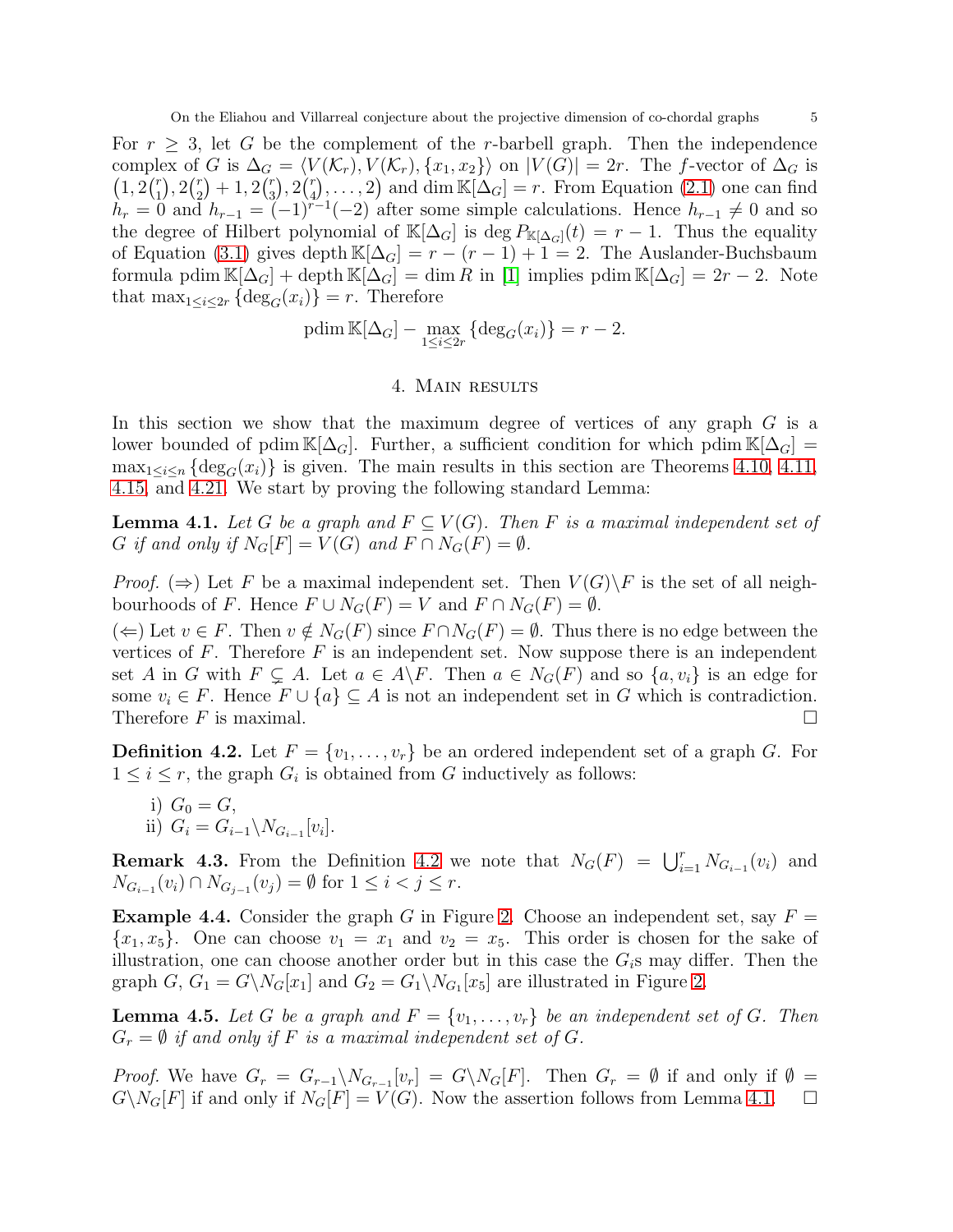<span id="page-5-0"></span>

FIGURE 2

<span id="page-5-1"></span>**Lemma 4.6.** Let G be a graph. If  $F = \{v_1, \ldots, v_r\}$  is a maximal independent set of G. Then  $|N_G(F)| = \sum_{i=1}^r \deg_{G_{i-1}}(v_i)$ .

*Proof.* For  $1 \leq i \leq r$ , from the construction of  $G_i$ s and Lemma [4.5](#page-4-2) we have  $G_r = \emptyset$  and  $V(G) = N_G(v_1) \cup N_{G_1}(v_2) \cup \cdots \cup N_{G_{r-1}}(v_r) \cup F$ . Comparing with Lemma [4.1](#page-4-1) we get that  $N_G(F) = \bigcup_{i=1}^r N_{G_{i-1}}(v_i)$ . Thus  $|N_G(F)| = \sum_{i=1}^r \deg_{G_{i-1}}(v_i) = n - r$ .

**Remark 4.7.** We note that  $F \in \mathcal{F}(\Delta_G)$  has maximum (minimum) cardinality if and only if  $\sum_{i=1}^r \deg_{G_{i-1}}(v_i)$  is minimum (maximum).

**Definition 4.8.** For  $1 \leq i \leq r$ , a max-process is a procedure that produces an ordered independent subset  $F$  of  $V(G)$  as follows:

i)  $F_1 = \{v_1 \in V(G) \mid \deg_G(v_1) \text{ is maximum}\}\text{ and } G_1 = G \setminus N_G[v_1],$ ii)  $F_i = F_{i-1} \bigcup \{ v_i \in V(G) \mid \deg_{G_{i-1}}(v_i) \text{ is maximum} \}$  and  $G_i = G_{i-1} \setminus N_{G_{i-1}}[v_i],$ iii)  $F = F_r$ .

By Lemma [4.5](#page-4-2) we note that the set  $F$  in the definition of max-process is a maximal independent set of G if and only if  $G_r = \emptyset$ .

<span id="page-5-2"></span>**Example 4.9.** Consider the graph G given in Figure [3.](#page-6-2) Note that for  $i = 2, 3, 4, 5, 6$  $\deg_G(x_i)$  is maximum in G. If  $v_1 = x_3$ , then  $F_1 = \{x_3\}$  and  $G_1 = G\backslash N_G[x_3]$ . Now the vertices  $x_1$  and  $x_2$  are of degree zero in  $G_1$ . We have two options for  $v_2$ , set  $v_2 = x_1$ . Then  $F_2 = \{x_3, x_1\}$  and  $G_2 = G_1 \setminus N_{G_1}[x_1]$ . Finally, let  $v_3 = x_6$ . Then  $F = \{x_3, x_1, x_6\}$  and  $G_3 = \emptyset$ . Thus by Lemma [4.5](#page-4-2) F is a maximal independent set of G.

The big height bight  $I(G)$  of an edge ideal  $I(G)$  is the maximum cardinality of minimal vertex covers of  $G$ , equivalently, the cardinality of a set whose complement of a maximal independent set of minimum cardinality. The following bound on the projective dimension of  $\mathbb{K}[\Delta_G]$  is proved by Moray and Villarreal in Corollary 3.33 [\[13\]](#page-13-8). For any graph G we have

$$
\mathrm{pdim}\,\mathbb{K}[\Delta_G]\geq \mathrm{bight}\,I(G)
$$

and the equality holds if  $\mathbb{K}[\Delta_G]$  is sequentially Cohen-Macaulay (see [\[15,](#page-13-10) Definition 2.9] for the definition of sequentially Cohen-Macaulay). The following theorem gives a lower bounded for big height of the edge ideal of any graph.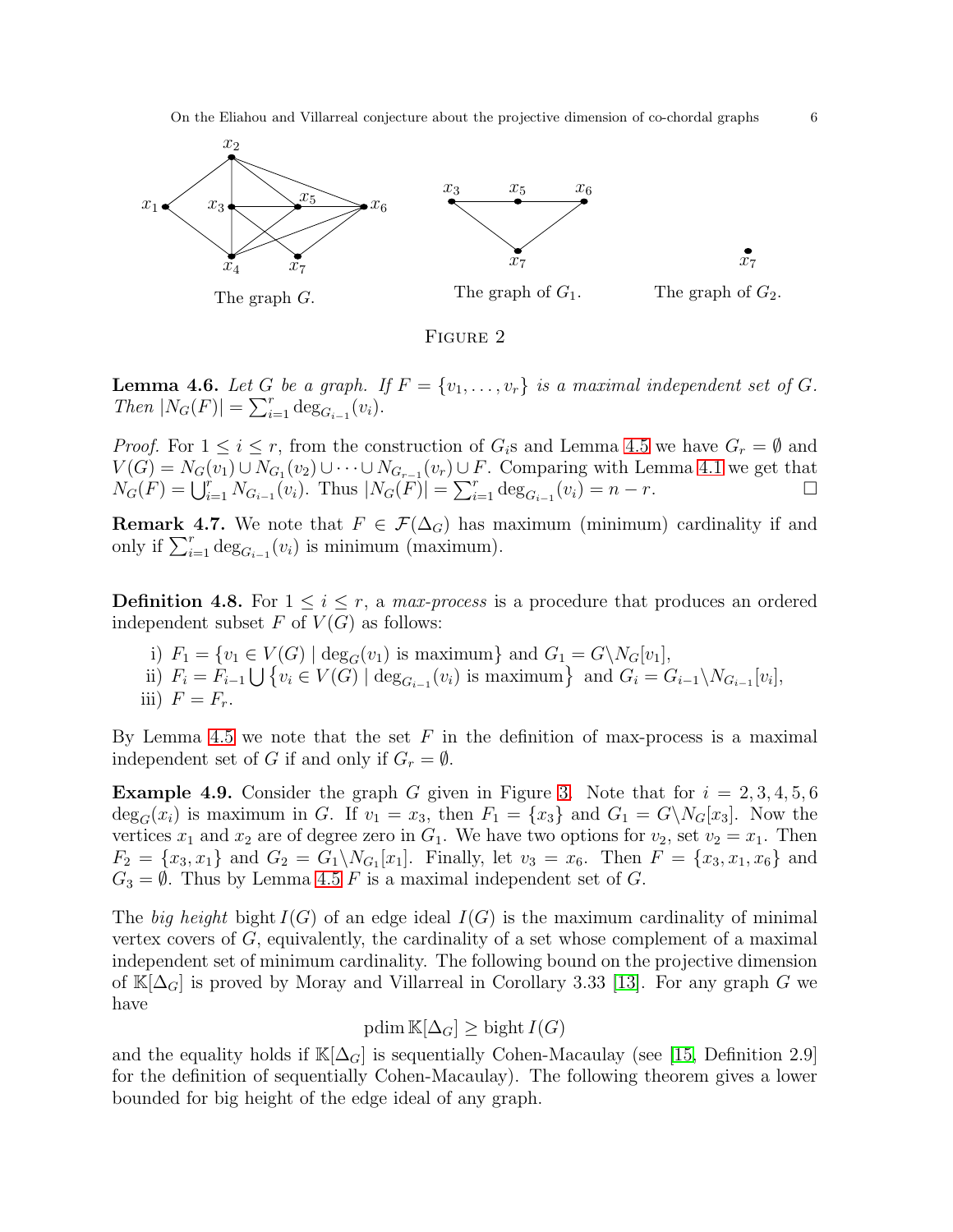<span id="page-6-2"></span>

Figure 3

<span id="page-6-0"></span>**Theorem 4.10.** Let G be a graph. Then  $\text{pdim }\mathbb{K}[\Delta_G] \geq \text{bight } I(G) \geq \max_{1 \leq i \leq n} {\deg_G(x_i)}$ .

*Proof.* Let  $F = \{v_1, \ldots, v_r\}$  be a maximal independent set produced by max-process. Then  $s \leq r \leq d$  where s is the minimum cardinality of a maximal independent set and  $\dim \mathbb{K}[\Delta_G] = d$ . By the definition of F we have  $\max_{1 \leq i \leq n} {\deg_G(x_i)} = \deg_G(v_1)$ . By Lemma [4.6](#page-5-1) we have  $\deg_G(v_1) \leq \sum_{i=1}^r \deg_{G_{i-1}}(v_i) = |N_G(\overline{F})| = n-r$  since F is a maximal independent set. By [\[13,](#page-13-8) Corollary 3.33] we have that pdim  $\mathbb{K}[\Delta_G] \geq \text{bight } I(G) = n-s \geq 1$  $n - r \geq \max_{1 \leq i \leq n} \{ \deg_G(x_i) \}.$ 

In the rest of this section we provide two different sufficient conditions on G for which pdim  $\mathbb{K}[\Delta_G] = \max_{1 \leq i \leq n} \{ \deg_G(x_i) \}.$  The first class of graphs for which the equality holds is the class of graphs with a full-vertex. A vertex  $x \in V(G)$  is called a full-vertex if  $N_G[x] = V(G)$ . A full-vertex is also known as a universal vertex or a dominating vertex.

<span id="page-6-1"></span>**Theorem 4.11.** Let G be a graph with a full-vertex x. Then

$$
\text{pdim }\mathbb{K}[\Delta_G] = \max_{1 \le i \le n} \{ \deg_G(x_i) \} = n - 1.
$$

*Proof.* By Lemma [4.5,](#page-4-2)  $F = \{x\}$  is a maximal independent set with minimum cardinality. Lemma [4.6](#page-5-1) implies that  $|N_G(x)| = \deg_G(x) = \max_{1 \leq i \leq n} {\deg_G(x_i)} = n - 1$ . Using Theorem [4.10](#page-6-0) we have pdim  $\mathbb{K}[\Delta_G] \geq$  bight  $I(G) = n - 1$ . We claim pdim  $\mathbb{K}[\Delta_G] = n - 1$ . For if not, assume pdim  $\mathbb{K}[\Delta_G] = n$ . Then the Auslander-Buchsbaum formula implies that depth  $\mathbb{K}[\Delta_G] = 0$ . Note that the maximal ideal m is an associated prime of  $\mathbb{K}[\Delta_G]$ if and only if depth  $\mathbb{K}[\Delta_G] = 0$ . It follows that bight  $I(G) = n$  which is a contradiction. Hence pdim  $\mathbb{K}[\Delta_G] = \max_{1 \leq i \leq n} \{ \deg_G(x_i) \} = n - 1.$ 

Example 4.12. Here we consider some graphs with a full-vertex.

- We have pdim  $\mathbb{K}[\Delta_{\mathcal{K}_n}] = n 1$  since each vertex  $x \in V(\mathcal{K}_n)$  is a full-vertex.
- The wheel graph  $W_n$  is a graph obtained by connecting a vertex x to all vertices of an induced cycle with  $n-1$  vertices, see  $W_5$  in Figure [8.](#page-11-0) Hence pdim  $\mathbb{K}[\Delta_{W_n}] =$  $n-1$ .
- A star complete graph is obtained by attaching complete graphs to a vertex  $x$ , in each case we attach all the vertices of the complete graphs to  $x$ . For example, a bowtie graph is star complete graph since it is obtained by attaching two copies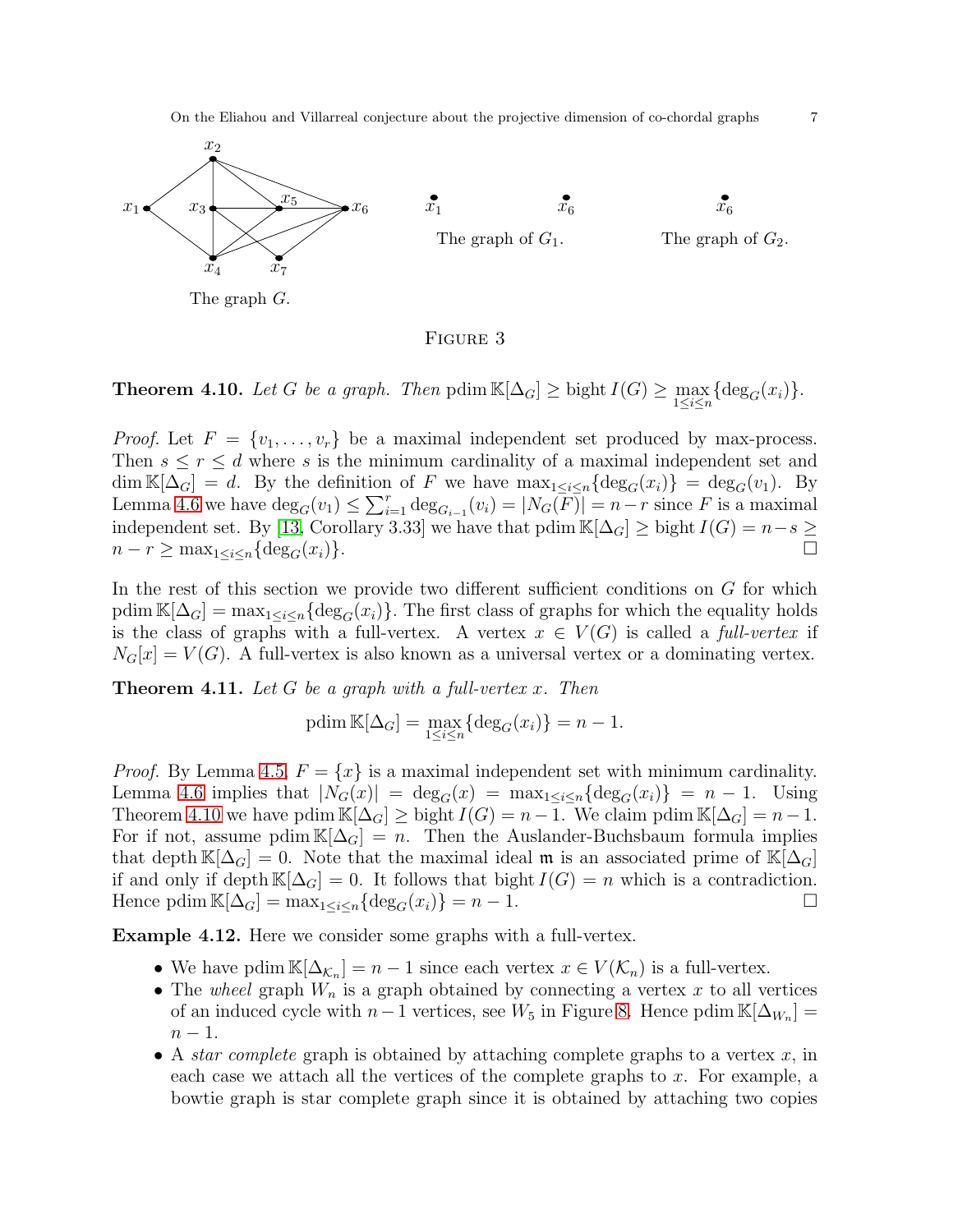of  $\mathcal{K}_2$  to a vertex. Then the projective dimension of a star complete graph with  $n$ vertices is  $n-1$ .



A star complete graph

**Remark 4.13.** Let  $n \geq 6$ . Note that  $W_n$  is not a co-chordal graph. Hence  $\mathbb{K}[\Delta_{W_n}]$  does not have a 2-linear resolution but pdim  $\mathbb{K}[\Delta_{W_n}] = \max_{1 \leq i \leq n} {\deg_{W_n}(x_i)}$ .

The class of d-tree and generalized d-tree graphs are initially defined by Fröberg in  $[8]$ . In fact generalized d-tree graphs are exactly the chordal graphs. Here we define a new class of graphs which lie strictly between the d-trees and chordal graphs.

<span id="page-7-1"></span>**Definition 4.14.** Let  $(d_1, d_2, \ldots, d_q)$  be a non-increasing sequence of positive integers. Then a  $(d_1, d_2, \ldots, d_q)$ -tree is a graph G constructed inductively as follows:

- i) The graph  $H_1 = \mathcal{K}_{d_1}$ ,
- ii)  $H_i = H_{i-1} \bigcup_{\mathcal{K}_{d_i-1}} \mathcal{K}_{d_i}$  for  $2 \leq i \leq q$ , and iii)  $G = H_a$ .

The clique complex of a  $(d_1, d_2, \ldots, d_q)$ -tree is  $\Delta(G) = \langle F_1, \ldots, F_q \rangle$  where  $F_i = V (\mathcal{K}_{d_i})$ for  $1 \leq i \leq q$ . Form the construction of  $(d_1, d_2, \ldots, d_q)$ -tree we observe that a d-tree is  $(d_1, d_2, \ldots, d_q)$ -tree with  $d_i = d$  for  $1 \leq i \leq q$ . Also  $(d_1, d_2, \ldots, d_q)$ -tree is a chordal graph. That is, we have the following implications.

d-tree graphs  $\Rightarrow$   $(d_1, d_2, \ldots, d_q)$ -tree graphs  $\Rightarrow$  chordal graphs.

<span id="page-7-0"></span>However the converse of implications do not hold in general, for example see Figure [4.](#page-7-0)



Figure 4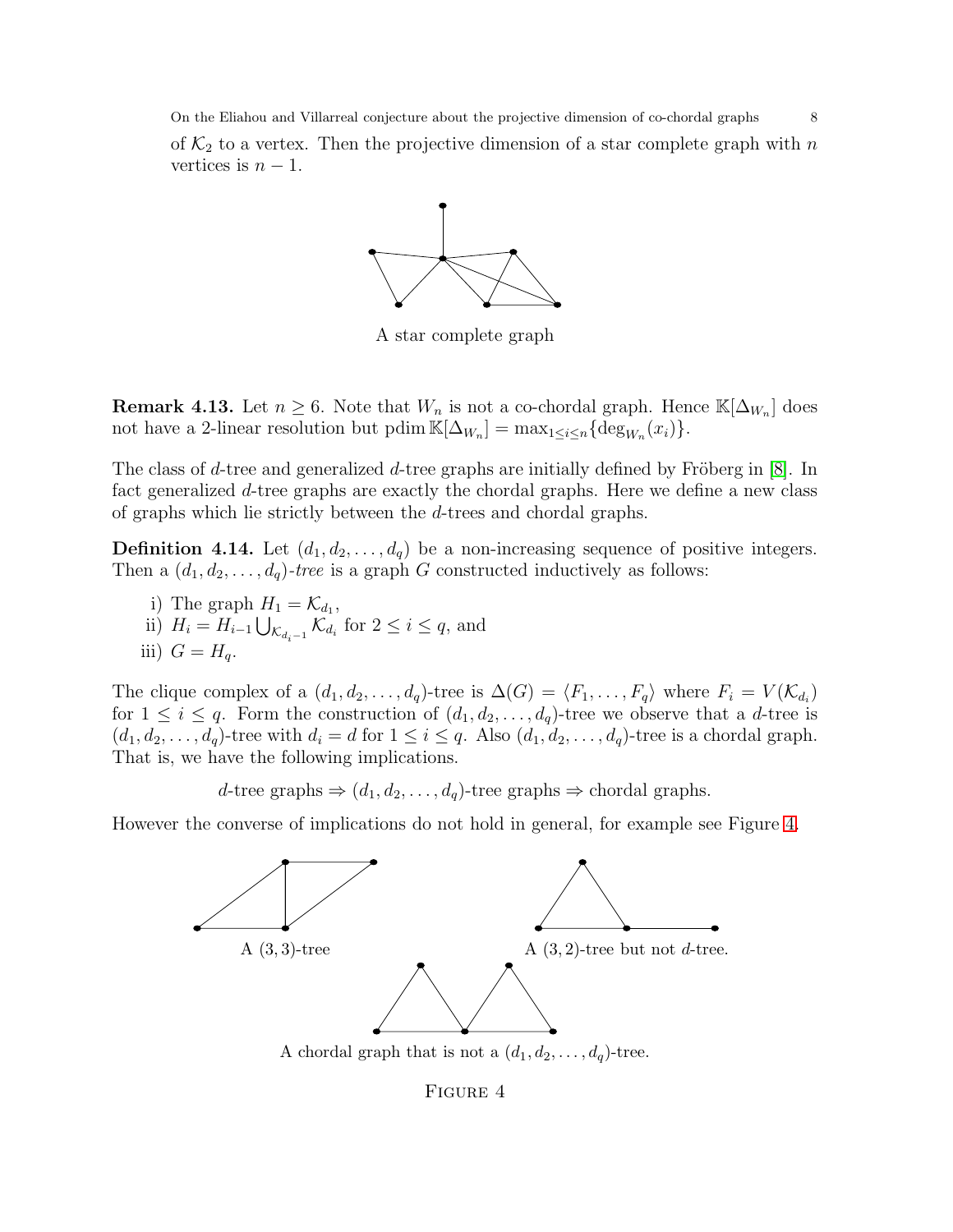<span id="page-8-1"></span>

FIGURE 5. Two non-isomorphic  $(3, 3, 2)$ -tree graphs.

Note that for any sequence  $(d_1, d_2, \ldots, d_q)$  in the definition [4.14,](#page-7-1) there is at least one  $(d_1, d_2, \ldots, d_q)$ -tree. Indeed, we can have two non-isomorphic  $(d_1, d_2, \ldots, d_q)$ -trees in general, see Figure [5.](#page-8-1)

Faridi [\[6\]](#page-13-14) introduced the notion of a leaf for a simplicial complex  $\Delta$  as follows, a facet F of  $\Delta$  is called *leaf* if there is a facet M of  $\Delta$  with  $F \neq M$  such that  $N \cap F \subset M \cap F$ for all facet N of  $\Delta$  with  $N \neq F$ . Then Zheng [\[19\]](#page-13-5) defined the concept of quasi-forest. A simplicial complex  $\Delta$  is *quasi-forest* if there is an order  $F_1, \ldots, F_r$  of the facets of  $\Delta$ , called a *leaf order*, such that  $F_i$  is a leaf of the simplicial complex  $\langle F_1, \ldots, F_i \rangle$  for each  $i = 1, \ldots, r$ . A free vertex is a vertex which belongs to exactly one facet. Björner and Wachs extended the definitions of vertex decomposability and shellability for non-pure cases, see [\[2,](#page-13-15) Definition 2.1] and [\[3,](#page-13-16) Definition 11.1]. A simplicial complex  $\Delta$  is vertex decomposable if  $\Delta$  is an empty set,  $\Delta$  is a simplex or there exists a vertex  $v \in V$  such that

- i) del $\Delta(v)$  and link $\Delta(v)$  are both vertex decomposable.
- ii) No facet F of link<sub>∆</sub>(v) is also a facet of del<sub>∆</sub>(v) (equivalently, every facet of del<sub>∆</sub>(v) is a facet of  $\Delta$ ).

If  $\Delta$  is pure, we call  $\Delta$  pure vertex decomposable. A vertex v that satisfies condition (ii) is called *shedding vertex*. A simplicial complex  $\Delta$  is *shellable* if the facets of  $\Delta$  can be ordered, say  $F_1, \ldots, F_r$ , such that for all  $1 \leq i \leq j \leq r$ , there exists some  $v \in F_j \setminus F_i$ and some  $1 \leq k \leq j$  with  $F_i \setminus F_k = \{v\}$ . Such ordering  $F_1, \ldots, F_r$  is called a *shelling order.* If  $\Delta$  is pure, we call  $\Delta$  pure shellable. Björner and Wachs showed that if  $\Delta$  is a vertex decomposable, then  $\Delta$  is shellable [\[3,](#page-13-16) Theorem 11.3]. Stanley showed that if  $\Delta$  is shellable, then  $\Delta$  is sequentially Cohen-Macaulay [\[15,](#page-13-10) p.87]. Hence, if  $\Delta$  is vertex decomposable, then  $\Delta$  is sequentially Cohen-Macaulay. Dirac's theorem [\[4\]](#page-13-17) on chordal graphs says that  $\Delta_G$  is quasi-forest if and only if G is co-chordal. Hence by [\[8,](#page-13-7) Theorem 1,  $\Delta_G$  is quasi-forest if and only if  $\mathbb{K}[\Delta_G]$  has 2-linear resolution.

<span id="page-8-0"></span>**Theorem 4.15.** Let G be a graph such that  $\overline{G}$  is a  $(d_1, d_2, \ldots, d_q)$ -tree. Then  $\Delta_G$  is vertex decomposable quasi-forest (hence shellable and sequentially Cohen-Macaulay).

*Proof.* For  $i = 1, \ldots, q$ , let  $F_i = V(\mathcal{K}_{d_i})$ . Then form the definition of  $(d_1, d_2, \ldots, d_q)$ -tree the complex  $\Delta_G = \langle F_1, F_2, \ldots, F_q \rangle$  is the clique complex of  $\overline{G}$ . By Dirac's theorem, see [\[4,](#page-13-17) Theorem 1 and 2], the graph G is chordal. Hence  $\Delta_G$  is quasi-forest.

For the rest of the proof we use induction on  $|V(G)|$  to show that  $\Delta_G$  is vertex decomposable. If  $|V(G)| = 2$ , then G is an edge. Clearly  $\overline{G}$  is (1, 1)-tree and  $\Delta_G$  is vertex decomposable. Suppose  $|V(G)| = n > 2$  for some integer n and the statement is true for any graph with less than *n* vertices. By definition of  $(d_1, d_2, \ldots, d_q)$ -tree, there is a vertex  $x \in F_q \setminus \bigcup_{i=1}^{q-1} F_i$  and  $F_q \setminus F_j = \{x\}$  for some  $1 \leq j < q-1$ . Hence x is a shedding vertex. Then  $\text{del}_{\Delta_G}(x) = \langle F_1, \ldots, F_{q-1} \rangle$  and  $\text{link}_{\Delta_G}(x) = \langle F_q \rangle \{x\}$ . Note that  $G \setminus x$  is a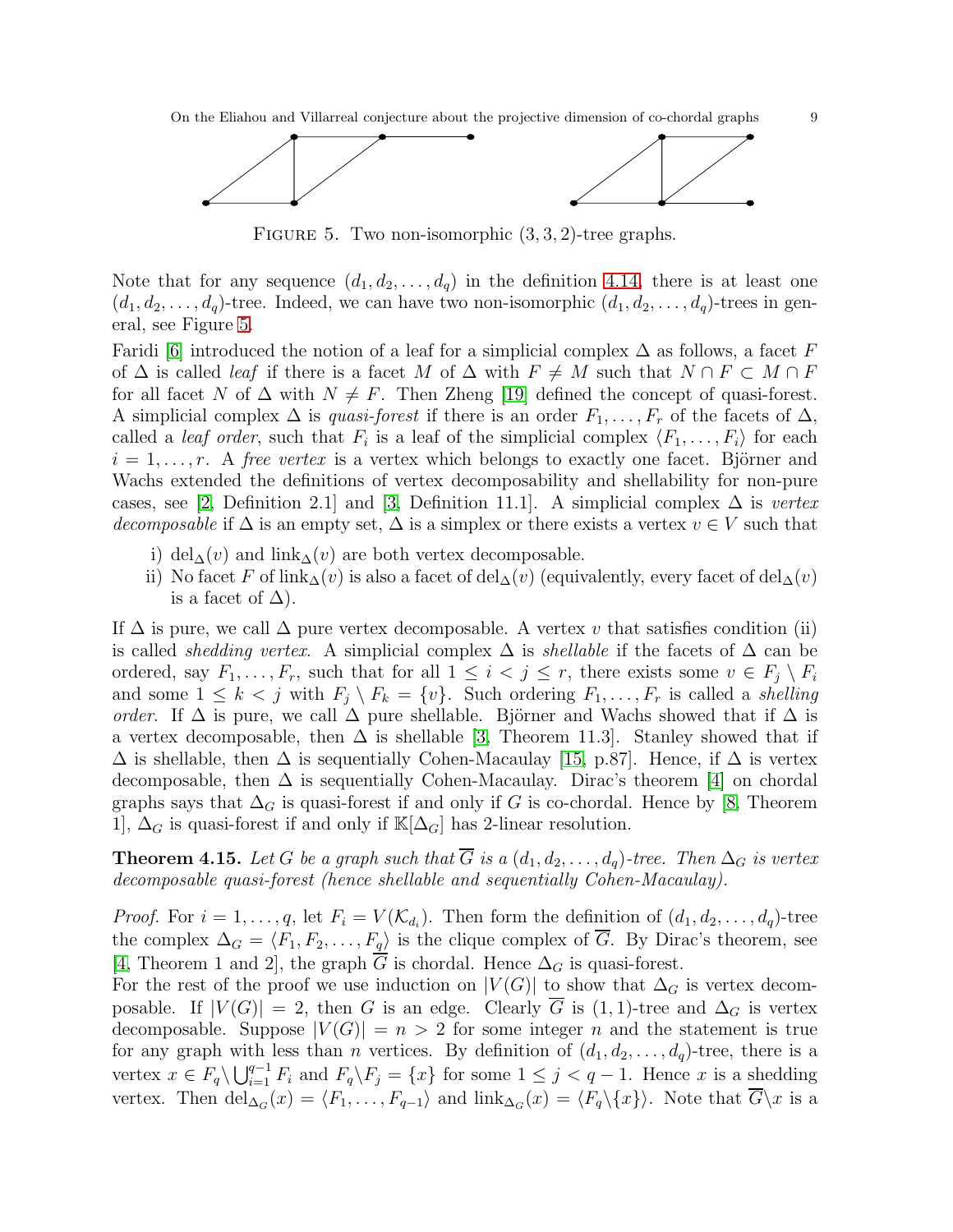$(d_1, \ldots, d_{q-1})$ -tree and  $G\backslash N_{\overline{G}}[x]$  is  $(d_q - 1)$ -tree. On the other hand  $\text{del}_{\Delta_G}(x) = \Delta_{G\backslash x}$  and  $\lim_{\Delta_G}(x) = \Delta_{G\setminus N_G[x]}$ . Hence by induction hypothesis del<sub> $\Delta_G(x)$ </sub> and  $\lim_{\Delta_G}(x)$  are vertex decomposable. Therefore  $\Delta_G$  is vertex decomposable.  $\Box$ 

**Remark 4.16.** Let  $\Delta_G = \langle F_1, \ldots, F_q \rangle$  be the independence complex of a graph G such that  $\overline{G}$  is a  $(d_1, \ldots, d_q)$ -tree. Then from the definition of shelling and leaf order we note that  $F_1, \ldots, F_q$  is a shelling and a leaf order of  $\Delta_G$ .

The following Corollary follows immediately form Theorem [4.15](#page-8-0) and [\[7,](#page-13-18) Lemma 3.6].

Corollary 4.17. The clique complex of a d-tree is pure vertex decomposable (hence pure shellable [\[12,](#page-13-4) Theorem 2.13] and Cohen-Macaulay [\[8,](#page-13-7) Theorem 2]).

In the following we provide some necessary conditions for a graph to be a  $(d_1, d_2, \ldots, d_q)$ tree.

<span id="page-9-0"></span>**Proposition 4.18.** Let G be a graph such that  $\overline{G}$  is a  $(d_1, d_2, \ldots, d_q)$ -tree. Then any vertex of maximum degree in G is a free and shedding vertex of  $\Delta_G$ .

*Proof.* For  $i = 1, \ldots, q$ , let  $F_i = V(\mathcal{K}_{d_i})$ . Then form the definition of  $(d_1, d_2, \ldots, d_q)$ -tree the complex  $\Delta_G = \langle F_1, F_2, \ldots, F_q \rangle$  is the independence complex of G. Let x be a vertex of the maximum degree in G. Then degree of x is minimum in  $\overline{G}$ . But since  $F_q$  contains a free vertex and it is of minimum cardinality in  $\Delta_G$  we have  $|F_j| = |F_q|$  whenever  $x \in F_j$ , for  $1 \leq j \leq q$ . Thus x is a free vertex, otherwise degree of x cannot be minimum in G. To show x is a shedding vertex we start by considering the case when  $x \in F_1$ . Then we have  $|F_1| = |F_j|$  for all j. Suppose that x is not shedding. Then  $F_1 \setminus \{x\}$  is not a face of  $\langle F_2, \ldots, F_q \rangle$ . Hence  $\mathcal{K}_{d_2}$  is attached to  $\mathcal{K}_{d_1}$  from at most  $\mathcal{K}_{d_2-2}$ , that is G is not a  $(d_1, d_2, \ldots, d_q)$ -tree which is a contradiction. Now, if  $x \in F_j$  for some  $2 \leq j \leq q$ , then there is  $1 \leq i < j$  such that  $F_j \backslash F_i = \{x\}$ . Hence in all cases x is a shedding vertex.

<span id="page-9-1"></span>**Proposition 4.19.** If G is a graph such that  $\overline{G}$  is a  $(d_1, d_2, \ldots, d_n)$ -tree, then any two vertices of G with maximum degree are adjacent.

*Proof.* Suppose that G has two non-adjacent vertices x and  $x'$  of maximum degree. Then we show that  $N_G(x) = N_G(x')$ . Assume there is  $v' \in N_G(x') \setminus N_G(x)$ . Then  $d(x, x') \geq 2$ and  $d(x, v') \geq 2$ . Hence  $G \setminus N_G[x]$  contains at least the edge  $\{x', v'\}$ . Hence x is not a free vertex in  $\Delta_G$ , this contradicts Proposition [4.18.](#page-9-0) Therefore  $N_G(x) = N_G(x')$ . Then any facet  $F \in \Delta_G$  containing x must also contain x'. Hence  $F \setminus \{x\}$  is a facet of  $\text{del}_{\Delta_G}(x)$ . Thus x is not a shedding vertex, again this contradicts Proposition [4.18.](#page-9-0)

Example 4.20. Consider the following applications of Propositions [4.18](#page-9-0) and [4.19.](#page-9-1)

- Let G be the complement of the graph in Figure [6.](#page-10-1) The degree of x is maximum in G but x is not a free vertex in  $\Delta_G$ . Hence  $\overline{G}$  is not a  $(d_1, d_2, \ldots, d_q)$ -tree.
- The complement of  $C_4$  is not a  $(d_1, d_2, \ldots, d_q)$ -tree since it has non-adjacent vertices of maximum degrees.
- The complement of the graph G in Example [4.9](#page-5-2) is not  $(d_1, d_2, \ldots, d_q)$ -tree since  $x_2$  and  $x_4$  are non-adjacent maximum degrees of G.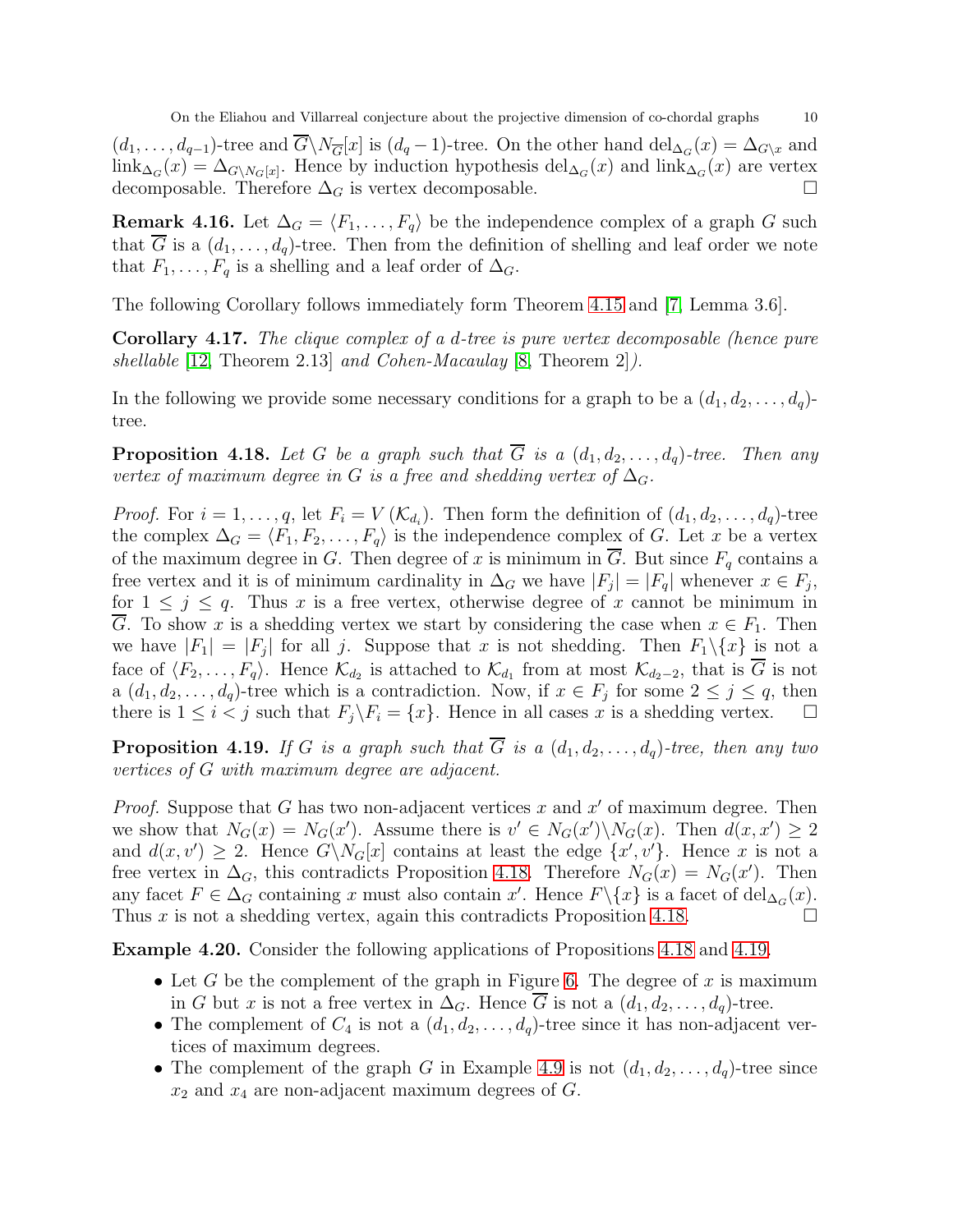<span id="page-10-1"></span>

In the following result we provide a sufficient condition for which the Eliahou and Villarreal conjecture is true. To our knowledge the given condition together with Theorem [4.11](#page-6-1) generalise all the existing classes of graphs for which the conjecture holds.

<span id="page-10-0"></span>**Theorem 4.21.** Let G be a connected graph such that  $\overline{G}$  is a  $(d_1, d_2, \ldots, d_q)$ -tree. Then pdim  $\mathbb{K}[\Delta_G] = \max_{1 \leq i \leq n} \{ \deg_G(x_i) \}.$ 

*Proof.* For  $i = 1, \ldots, q$ , let  $F_i = V(\mathcal{K}_{d_i})$ . Then  $\Delta_G = \langle F_1, F_2, \ldots, F_q \rangle$  is the clique complex of  $\overline{G}$ . By the definition of  $(d_1, d_2, \ldots, d_q)$ -tree there is a free vertex x in  $F_q$  and bight  $I(G) = n - |F_q|$ . Note that  $\max_{1 \leq i \leq n} {\deg_G(x_i)} = \deg_G(x)$  since x is a free vertex of  $F_q$  and  $F_q$  is of minimum cardinality. Let  $F_q = \{x, v_2, \ldots, v_r\}$ . By Lemmas [4.1](#page-4-1) and 4.[5,](#page-4-2) bight  $I(G) = n - |F_q| = |N_G[F_q]| - |F_q| = |N_G(F_q)| = \deg_G(x) + \sum_{i=2}^r \deg_{G_i}(v_i)$ .  $\sum_{i=2}^{r} \deg_{G_{i-1}}(v_i) = 0$ . Thus bight  $I(G) = \deg_G(x)$ . Theorem [4.15](#page-8-0) and [\[13,](#page-13-8) Corollary 3.33] We have  $G\setminus N_G[x]$  is a set of isolated vertices since x is a free vertex in  $\Delta_G$ . Hence imply that pdim  $\mathbb{K}[\Delta_G] = \text{bight } I(G) = \text{deg}_G(x)$ .

**Remark 4.22.** Note that if G is the complement of a  $(d_1, d_2, \ldots, d_q)$ -tree. Then by Auslander-Buchsbaum formula and Theorem [4.21](#page-10-0) we have depth  $\mathbb{K}[\Delta_G] = d_q$ .

<span id="page-10-2"></span>**Example 4.23.** Consider the graphs  $G_1$  and  $G_2$  in Figure [7.](#page-10-2) Then  $\overline{G}_1$  is  $(2, 2, 1)$ -tree and  $G_2$  is  $(4,3,3,3,3)$ -tree. Hence depth  $\mathbb{K}[\Delta_{G_1}] = 1$ , pdim  $\mathbb{K}[\Delta_{G_1}] = 3$ , depth  $\mathbb{K}[\Delta_{G_2}] = 3$ and pdim  $\mathbb{K}[\Delta_{G_2}] = 5.$ 



The graph  $G_2$ .

Figure 7

The converse of Theorem [4.21](#page-10-0) need not hold in general. In order to see this, let G be the graph in Figure [8.](#page-11-0) By Theorem [4.11](#page-6-1) pdim  $\mathbb{K}[\Delta_G] = \max_{1 \leq i \leq 5} {\deg_G(x_i)} = 4$  since x is a full-vertex of G. But  $\overline{G}$  is not a  $(d_1, d_2, \ldots, d_q)$ -tree.

In [\[12,](#page-13-4) Theorem 2.13], Moradi and Kiani proved that the projective dimension of  $\mathbb{K}[\Delta_G]$ is equal to the maximum degree of vertices of G whenever  $\overline{G}$  is a d-tree. In the next corollary we show that Moradi and Kiani's result is a consequence of Theorem [4.21.](#page-10-0)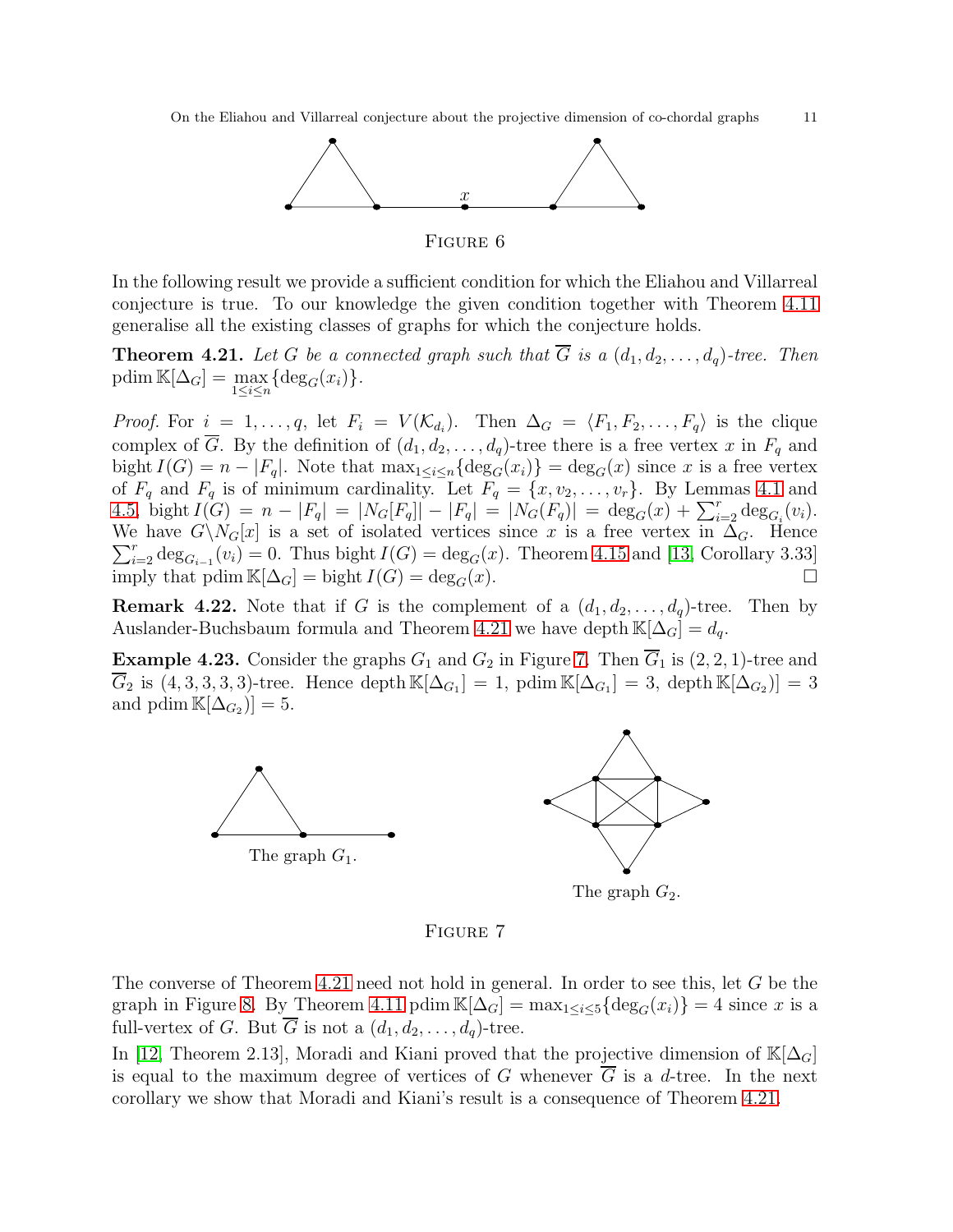<span id="page-11-0"></span>



**Corollary 4.24** ([\[12,](#page-13-4) Theorem 2.13]). Let G be a graph such that  $\overline{G}$  is a d-tree. Then pdim  $\mathbb{K}[\Delta_G] = \max_{1 \leq i \leq n} \{ \deg_G(x_i) \}.$ 

*Proof.* Any d-tree graph is an unmixed  $(d_1, d_2, \ldots, d_q)$ -tree. The graph G is connected since  $\overline{G}$  is d-tree. Then the result follows form Theorem [4.21.](#page-10-0)

For integers  $m \ge 1$  and  $r \ge 0$ , the graph  $G_{m,r}$  is obtained by attaching r edges at each vertex of  $\mathcal{K}_m$ . Gitler and Valencia in [\[9\]](#page-13-2) show that pdim  $\mathbb{K}[\Delta_{G_{m,r}}] = \max_{1 \leq i \leq n} {\deg_{G_{m,r}}(x_i)}$ where  $n = m(r + 1)$ . Theorem [4.21](#page-10-0) generalises their result, since the complement of  $G_{m,r}$ is  $(mr,(m-1)r+1,(m-1)r+1,\ldots,(m-1)r+1)$ )-tree.

 ${z}$   ${z}$   ${z}$   ${z}$   ${z}$   ${z}$   ${z}$   ${z}$   ${z}$   ${z}$   ${z}$   ${z}$   ${z}$   ${z}$   ${z}$   ${z}$   ${z}$   ${z}$   ${z}$   ${z}$   ${z}$   ${z}$   ${z}$   ${z}$   ${z}$   ${z}$   ${z}$   ${z}$   ${z}$   ${z}$   ${z}$   ${z}$   ${z}$   ${z}$   ${z}$   ${z}$   ${z}$ 

**Corollary 4.25** ([\[9,](#page-13-2) Proposition 4.9 and Proposition 4.12]). Let  $G = G_{m,r}$  or let  $G =$  $G_{m,i_1,\dots,i_m}$  be the graph obtained by attaching  $i_j$  edges at each vertex  $x_j$  of  $\mathcal{K}_m$  such that  $i_j \leq i_{j+1}$  for all j. Then pdim  $\mathbb{K}[\Delta_G] = \max_{1 \leq i \leq n} {\deg_G(x_i)}$ .

A separating set in a connected graph  $G$  is a set of edges whose deletion turns  $G$  into a disconnected graph. If G is connected and not a complete graph, its edge connectivity  $\lambda(G)$  is the size of the smallest separating set in G. A graph G is k-connected if  $\lambda(G) \geq k$ .

<span id="page-11-2"></span>**Lemma 4.26.** For  $q \geq 2$ , let G be a connected  $(d_1, d_2, \ldots, d_q)$ -tree. Then G is  $d_q - 1$ connected.

*Proof.* Let x be the free vertex in the facet  $F_q = V(\mathcal{K}_{d_q})$  of  $\Delta(G)$ . Then  $\lambda(G) = d_q - 1$ since  $F_q$  has the minimum cardinality and G is a chordal graph. Therefore G is  $d_q - 1$ - $\Box$ connected.  $\Box$ 

<span id="page-11-1"></span>**Example 4.27.** Consider the graphs  $G_1$  and  $G_2$  in Figure [9.](#page-11-1) Then  $G_1$  is a  $(3, 2)$ -tree and  $G_2$  is a  $(3,3)$ -tree. Hence by Lemma [4.26,](#page-11-2)  $G_1$  is 1-connected and  $G_2$  is 2-connected.



Figure 9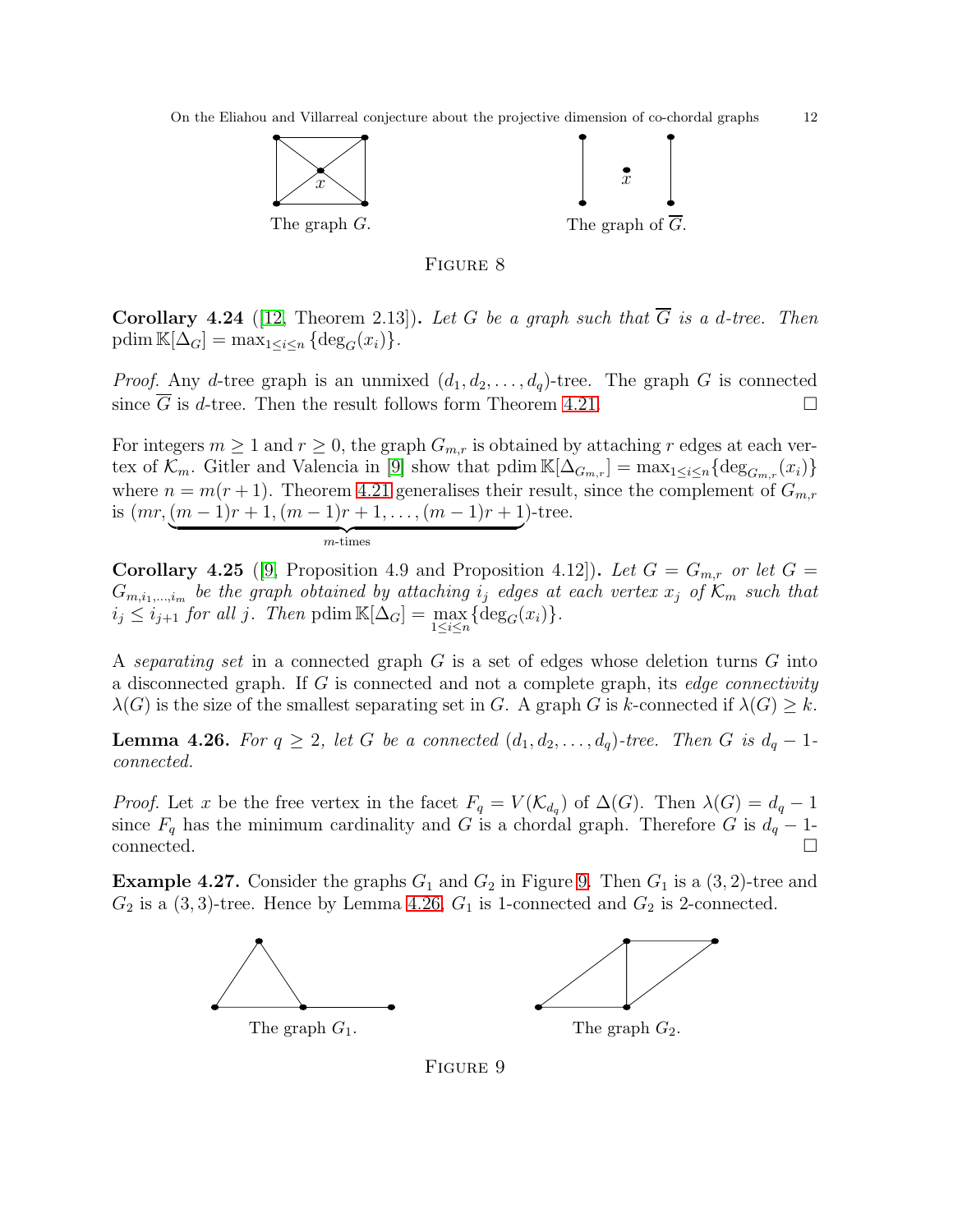Let  $\Delta_G$  be a quasi-forest simplicial complex. If G is disconnected, then it is a union of totally disconnected graph with a connected component. Hence, after dropping the connectedness assumption in Theorem [4.21](#page-10-0) our formula for computing the projective dimension becomes

$$
p\dim \mathbb{K}[\Delta_G] = \max_{1 \le i \le n} {\deg_G(x_i)} +
$$
 number of isolated vertices.

<span id="page-12-0"></span>For example consider the following graph  $G$  in Figure [10.](#page-12-0) Let  $G'$  be the connected component of G. By Theorem [4.21](#page-10-0) we have pdim  $\mathbb{K}[\Delta_{G'}]=3$  since  $\overline{G'}$  is a  $(2,1,1)$ -tree. Hence pdim  $\mathbb{K}[\Delta_G] = 3 + 1 = 4.$ 



FIGURE 10. The graph  $G$ .

### 5. Some questions

In this section we propose some questions which may naturally arise after looking at the results of this paper.

<span id="page-12-1"></span>**Question 1.** Is there a graph  $G$  that is not a member of the following classes of graphs:

- i) class of graphs with a full vertex,
- ii) class of graphs whose complement is a  $(d_1, d_2, \ldots, d_q)$ -tree for some non-increasing sequence of integers  $(d_1, d_2, \ldots, d_q)$ .

but pdim  $\mathbb{K}[\Delta_G] = \max_{1 \leq i \leq n} {\{\text{deg}_G(x_i)\}}$ ?

<span id="page-12-2"></span>The answer of Question [1](#page-12-1) is positive. For example, let  $G$  be a graph as Figure [11.](#page-12-2) Then  $\text{pdim }\mathbb{K}[\Delta_G]=\text{deg}_G(x)=3$  but G does not have a full vertex or it is not the complement of a  $(d_1, d_2, \ldots, d_q)$ -tree.



FIGURE 11. The graph  $G$ .

In Theorem [4.10](#page-6-0) we showed that for any graph G we have bight  $I(G) \geq$  $\max_{1 \leq i \leq n} {\deg_G(x_i)}$ , it may be reasonable to consider the following questions.

<span id="page-12-3"></span>Question 2. For which class of graphs  $C(G)$  we have bight  $I(G) = \max_{1 \leq i \leq n} {\deg_G(x_i)}$ ?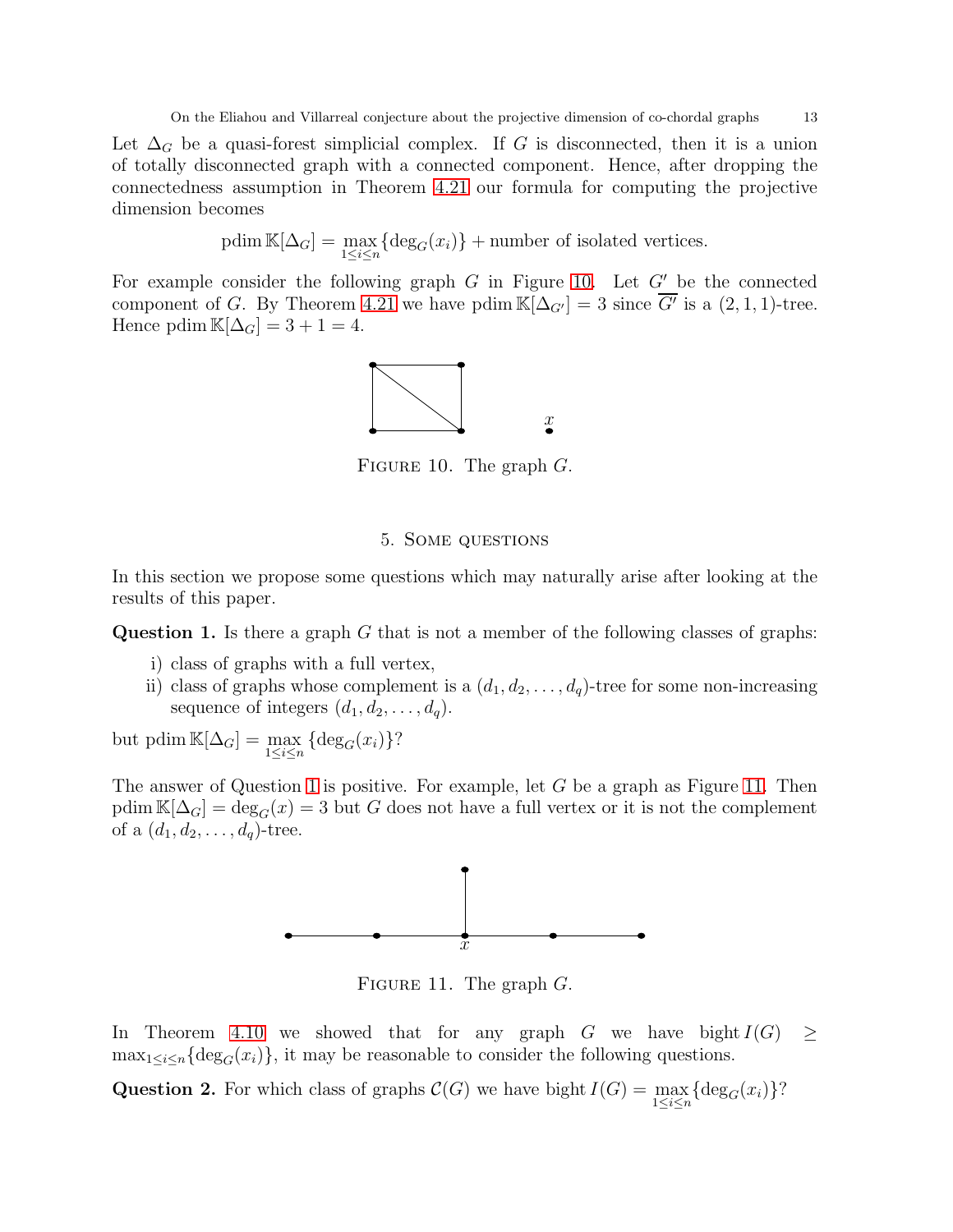<span id="page-13-19"></span>Question 3. Let k be a positive integer, for which class of graphs  $\mathcal{C}(G)$  we have pdim  $\mathbb{K}[\Delta_G] = \max_{1 \le i \le n} {\{\text{deg}_G(x_i)\} + k?}$ 

Regarding the Questions [2](#page-12-3) and [3,](#page-13-19) we have bight  $I(C_4) = \max_{1 \leq i \leq 4} \deg_{C_4}(x_i) = 2$  and pdim  $\mathbb{K}[\Delta_{C_4}] = \max_{1 \leq i \leq 4} \deg_{C_4}(x_i) + 1 = 3.$ 

A positive answer to the following question with Theorem [4.15](#page-8-0) characterise the vertex decomposable quasi-forest simplicial complexes in terms of  $(d_1, d_2, \ldots, d_q)$ -trees.

Question 4. A simplicial complex  $\Delta_G$  is vertex decomposable quasi-forest, then is there a non-increasing sequence of positive integers  $(d_1, d_2, \ldots, d_q)$  such that  $\overline{G}$  is a  $(d_1, d_2, \ldots, d_q)$ tree?

#### **REFERENCES**

- <span id="page-13-13"></span>[1] M. Auslander and D. A. Buchsbaum. Homological dimension in local rings. Transactions of the American Mathematical Society, 85(2):390–405, 1957.
- <span id="page-13-15"></span>[2] A. Björner and M. L. Wachs. Shellable nonpure complexes and posets, I. Transactions of the American Mathematical Society, 384(4):1299–1327, 1996.
- <span id="page-13-16"></span>[3] A. Björner and M. L. Wachs. Shellable nonpure complexes and posets, II. Transactions of the American Mathematical Society,  $349(10):3945-3975$ , 1997.
- <span id="page-13-17"></span>[4] G. A. Dirac. On rigid circuit graphs. Abhandlungen aus dem Mathematischen Seminar der Universität Hamburg,  $25(1):71-76$ , 1961.
- <span id="page-13-6"></span>[5] S. Eliahou and R. H. Villarreal. The second betti number of an edge ideal. In XXXI National Congress of the Mexican Mathematical Society (Hermosillo, 1998), volume 25, pages 115–119. Sociedad Matemática Mexicana México, 1999.
- <span id="page-13-18"></span><span id="page-13-14"></span>[6] S. Faridi. Simplicial trees are sequentially Cohen-Macaulay. Journal of Pure Applied Algebra, 190:121–136, 2003.
- [7] C. A. Francisco and A. V. Tuyl. Sequentially Cohen-Macaulay edge ideals. Proceeding of American Mathematical Society, 135(8):2327–2337, 2007.
- <span id="page-13-7"></span><span id="page-13-2"></span>[8] R. Fröberg. On Stanley-Reisner rings. Topics in Algebra, Banach Center Publications, 26(2):57–70, 1990.
- [9] I. Gitler and C. E. Valencia. Bounds for invariants of edge-rings. Communications in Algebra, 33(5):1603–1616, 2005.
- <span id="page-13-9"></span>[10] J. Herzog and T. Hibi. Monomial ideals. Graduate Texts in Mathematics, 260, Springer-Verlag London, 2011.
- <span id="page-13-3"></span>[11] K. Kimura. Non-vanishingness of betti numbers of edge ideals. In *Harmony of Gröbner bases and* the modern industrial society, pages 153–168. World Scientific Publishing, Hackensack, 2012.
- <span id="page-13-4"></span>[12] S. Moradi and D. Kiani. Bounds for the regularity of edge ideal of vertex decomposable and shellable graphs. Bulletin of the Iranian Mathematical Society, 36(2):267–277, 2010.
- <span id="page-13-8"></span>[13] S. Morey and R. H. Villarreal. Edge ideals: algebraic and combinatorial properties. Progress in Commutative Algebra, 1:85–126, 2012.
- <span id="page-13-1"></span>[14] R. P. Stanley. Balanced Cohen-Macaulay complexes. Transactions of American Mathematical Soci $ety, 249(1):139-157, 1979.$
- <span id="page-13-10"></span>[15] R. P. Stanley. Combinatorics and commutative algebra. Progress in Mathematics, 41, Birkhäuser, Boston, 2 edition, 1996.
- <span id="page-13-12"></span>[16] W. V. Vasconcelos. Computational methods in commutative algebra and algebraic geometry. Algorithms and Computation in Mathematics, 2, Springer-Verlag Berlin Heidelberg, 1998.
- <span id="page-13-11"></span><span id="page-13-0"></span>[17] R. H. Villarreal. Cohen-Macaulay graphs. Manuscripta Mathematica, 66(3):277–293, 1990.
- [18] R. H. Villarreal. Monomial algebras. Monographs and Research Notes in Mathematics, CRC Press, Boca Raton, 2015.
- <span id="page-13-5"></span>[19] X. Zheng. Resolutions of facet ideals. Communications in Algebra, 32(6):2301–2324, 2004.